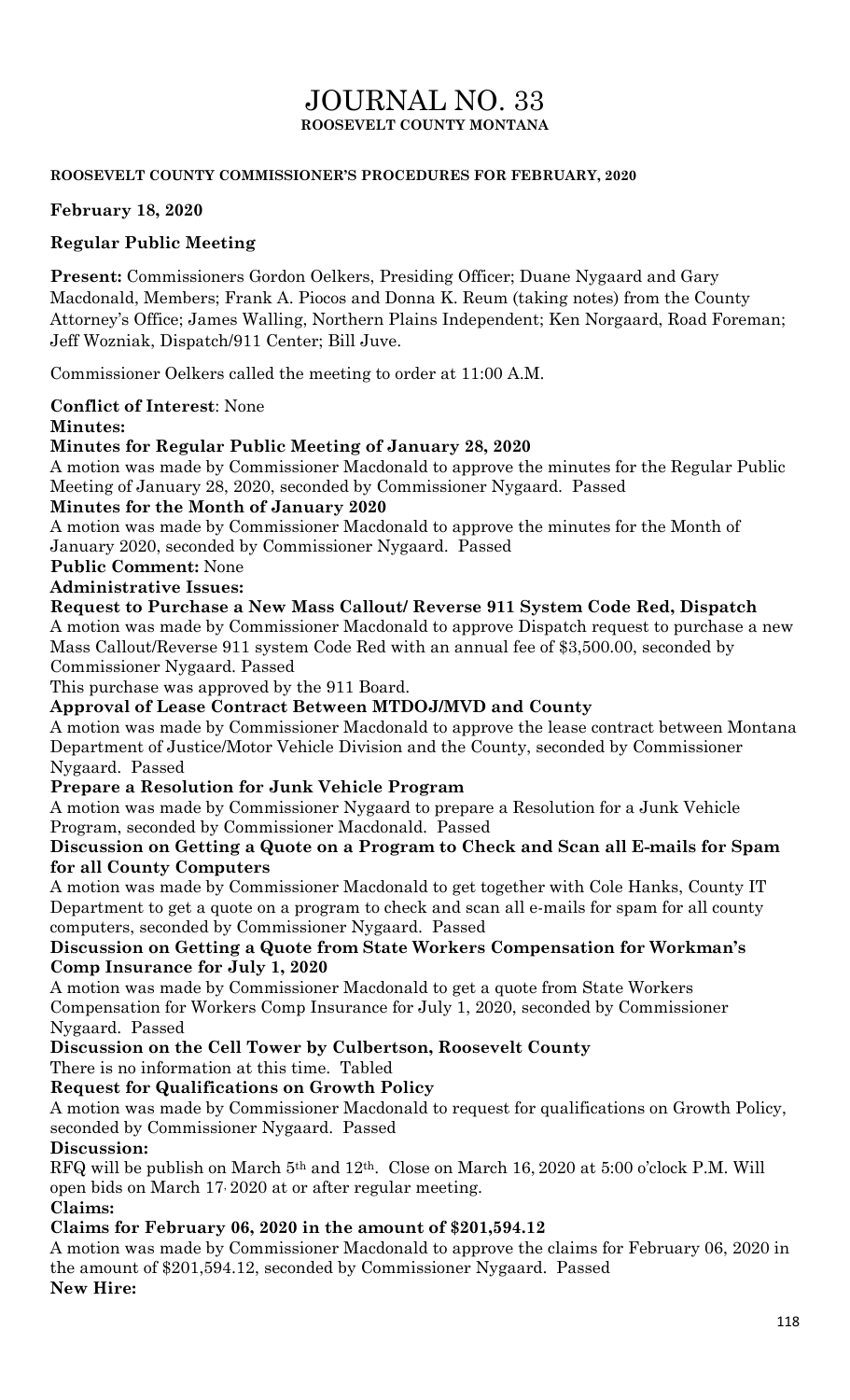### **Cindy Welch, Aging**

A motion was made by Commissioner Nygaard to approve Aging Department new hire Cindy Welch, seconded by Commissioner Macdonald. Passed

**Pay Raises:**

**Annual Pay Raise for Dispatch Employee Rachael Parker** 

A motion was made by Commissioner Macdonald to approve annual pay raise for Dispatch employee Rachael Parker, seconded by Commissioner Nygaard. Passed

**Annual Pay Raise for Attorney's Office Employee Christa Wagner**

A motion was made by Commissioner Nygaard to approve annual pay raise for Attorney's Office employee Christa Wagner, seconded by Commissioner Macdonald. Passed

#### **Annual Pay Raise for Detention Center Employee Tyler Sterling**

A motion was made by Commissioner Macdonald to approve annual pay raise for Detention Center employee Tyler Sterling, seconded by Commissioner Nygaard. Passed

#### **Additional Administrative Issues:**

#### **Request for Qualifications for General Engineering Services and Planning for next Five Years**

A motion was made by Commissioner Nygaard to request for qualifications for General Engineering Services and Planning for next five (5) years, seconded by Commissioner Macdonald. Passed

#### **Discussion:**

RFQ will be publish on March 5th and 12th. Close on March 16, 2020 at 5:00 o'clock P.M. Will open bids on March 17, 2020 at or after regular meeting.

**New Business:** None

**Unfinished Business**: None

Commissioner Macdonald moved to adjourn Commissioner Nygaard seconded Meeting adjourned at 11:26 A.M.

#### **WARRANTS: PAYROLL AND CLAIMS:** The Board has now completed the auditing of all claims presented for payment and ordered the following listed warrants issued:

|          | Check # payee/name | Check \$       |
|----------|--------------------|----------------|
| $-69983$ | GARY MACDONALD     | \$<br>3,288.25 |
| $-69982$ | DUANE NYGAARD      | 3,839.63<br>\$ |
| $-69981$ | GORDON OELKERS     | 4,596.81<br>\$ |
| $-69980$ | LAURIE EVANS       | \$<br>2,929.92 |
| $-69979$ | ERIKA FYFE         | \$<br>2,385.47 |
| $-69978$ | JERI TOAVS         | \$<br>3,297.72 |
| $-69977$ | JERRI GRIMSRUD     | \$<br>1,871.35 |
| $-69976$ | TRACI HARADA       | \$<br>2,738.04 |
| $-69975$ | PENNY HENDRICKSON  | \$<br>2,838.04 |
| $-69974$ | PEGGY PURVIS       | \$<br>2,452.21 |
| -69973   | SHELLEY ARNDT      | \$<br>2,337.81 |
| $-69972$ | DAVID BLOCK        | \$<br>3,150.33 |
| $-69971$ | BRITTANY DEAVILA   | 2,123.69<br>\$ |
| $-69970$ | JENNA PRESSER      | \$<br>3,150.42 |
| -69969   | BETTY ROMO         | \$<br>2,595.48 |
| $-69968$ | LIARA BRAATEN      | \$<br>2,332.98 |
| $-69967$ | CHERYL HANSEN      | \$<br>3,693.99 |
| $-69966$ | TRACY JUVE-MIRANDA | \$<br>3,489.18 |
| $-69965$ | LINDSEY NYGAARD    | \$<br>2,433.19 |
| $-69964$ | JAN PANKRATZ       | \$<br>2,849.79 |
| $-69963$ | AUSTIN KNUDSEN     | \$<br>5,930.83 |
| $-69962$ | FRANK PIOCOS       | \$<br>4,941.89 |
| $-69961$ | DONNA REUM         | 3,365.18<br>\$ |
| $-69960$ | CHRISTA WAGNER     | 2,436.44<br>\$ |
| $-69959$ | BRENDA ABRAHAM     | \$<br>2,116.35 |
| $-69958$ | ALEXANDRIA BOSTICK | 2,060.83<br>\$ |
| $-69957$ | COLE HANKS         | \$<br>3,363.68 |
| $-69956$ | CRAIG KARGE        | 3,064.00<br>\$ |
| $-69955$ | CHRISTINE KILSDONK | \$<br>9.69     |
| $-69954$ | LINDSEY MCNABB     | \$<br>3,255.76 |
| $-69953$ | CLAYTON VINE       | \$<br>3,358.71 |
| $-69952$ | DANNON GIBBY       | \$<br>875.65   |
| $-69951$ | SIBLEY JANKOVIAK   | \$<br>882.88   |
|          |                    |                |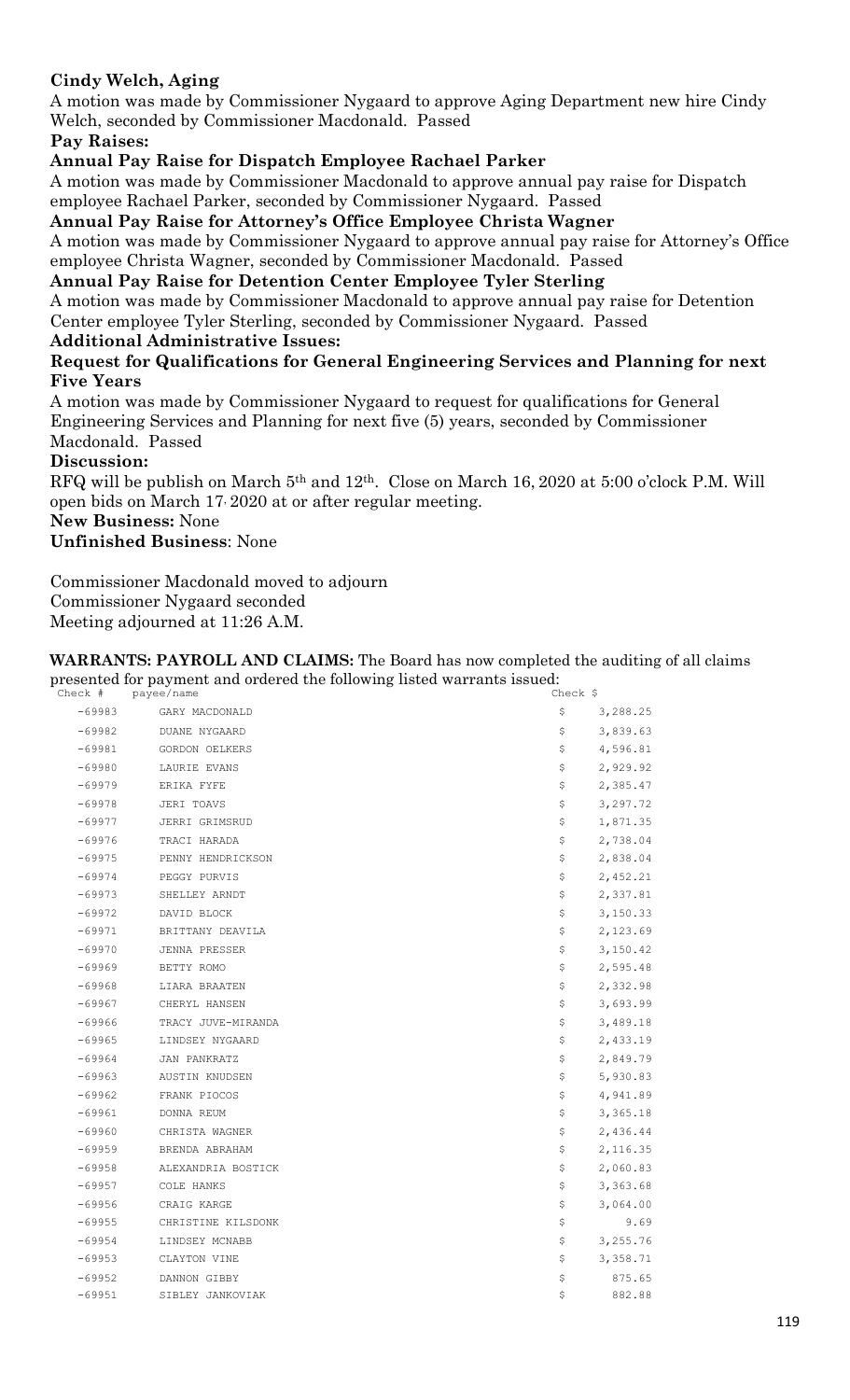| -69950   | MICHELLE BARSNESS      | Ş   | 2,340.57  |
|----------|------------------------|-----|-----------|
| -69949   | FRANCES HAYES          | \$  | 3,657.58  |
|          |                        |     |           |
| -69948   | RHONDA MASON           | \$  | 1,240.30  |
| -69947   | TARRAH POITRA          | \$  | 2,941.13  |
| -69946   | PATRICIA PRESSER       | Ş   | 4,556.21  |
| $-69945$ | KARLA THOMPSON         | \$  | 3,756.68  |
| -69944   | DARLA ZIMMERMAN        | \$  | 2,352.76  |
| -69943   | ARTHUR ALLEN           | \$  | 2,583.39  |
|          |                        |     |           |
| $-69942$ | MICHELLE ISLE          | \$  | 3, 214.36 |
| $-69941$ | JEFF ADKINS            | Ş   | 3,481.77  |
| $-69940$ | GRANT BOYSUN           | \$  | 3, 114.72 |
| -69939   | NUFRY BOYSUN           | \$  | 3,231.99  |
| -69938   | HARDY BRAATEN          | \$  | 1,585.64  |
| -69937   | DAVID COMBS            | \$. | 3,388.19  |
|          |                        |     |           |
| -69936   | SCOTT DOORNEK          | Ş   | 3, 144.65 |
| $-69935$ | ALAN ENGELKE           | Ş   | 848.77    |
| -69934   | JACOB GIBBY            | \$  | 2,885.83  |
| -69933   | REX JENSEN             | \$  | 2,022.58  |
| -69932   | EDWARD KALAL           | \$  | 3,974.13  |
| $-69931$ |                        |     | 3,565.96  |
|          | DEREK MCNABB           | \$  |           |
| $-69930$ | KENNETH NORGAARD       | \$  | 3, 177.26 |
| -69929   | JARED POLAND           | \$  | 2,636.50  |
| -69928   | ELDON PORRAS JR        | \$  | 2,998.77  |
| -69927   | WILLIAM PETERSEN       | \$  | 3,023.29  |
| -69926   | ANGELA MILLER          | \$  | 1,550.58  |
|          |                        |     |           |
| -69925   | LEONA COLVIN           | Ş   | 511.82    |
| $-69924$ | SHEILA DUNN            | \$  | 2,186.76  |
| -69923   | SHERI HARVEY           | \$  | 1,064.84  |
| -69922   | JANET LIVINGSTON       | \$  | 2,093.19  |
| -69921   | PATRICIA SILVA PRONTO  | \$  | 2,297.41  |
| $-69920$ | JULIE BACH             | \$  | 2,397.96  |
|          |                        |     |           |
| $-69919$ | PAMELA CLARK           | \$  | 2,483.64  |
| -69918   | ANNE HELLER            | \$  | 2,263.55  |
| -69917   | VIRGINIA MCGINNIS      | \$  | 675.51    |
| $-69916$ | ALYSSA PAUTSCH         | \$  | 1,930.50  |
| $-69915$ | CAROL RASMUSSEN        | Ş   | 2,146.38  |
|          |                        |     |           |
| $-69914$ | CYNTHIA WELCH          | \$  | 379.95    |
| $-69913$ | JUDITH HEUPEL          | \$  | 2,621.17  |
| -69912   | JASON BAKER            | \$  | 4, 118.16 |
| $-69911$ | DAVE BETS HIS MEDICINE | \$  | 4,013.48  |
| $-69910$ | TINA BETS HIS MEDICINE | \$  | 2,483.16  |
| $-69909$ | LOWELL BOYD JR         | \$  | 3,409.10  |
|          |                        |     |           |
| $-69908$ | ORIN CANTRELL          | \$  | 3,579.56  |
| -69907   | TONETTA CANTRELL       | \$  | 2,081.70  |
| -69906   | MICHAEL ELLERTON       | \$  | 4,354.44  |
| $-69905$ | <b>JASON FREDERICK</b> | \$  | 4,327.14  |
| $-69904$ | DEVON HUGHES-MUNDEN    | \$  | 3,522.52  |
| $-69903$ | PILAR KUNZ             | \$  | 3,860.49  |
|          |                        |     |           |
| -69902   | TIMOTHY LINGLE         | \$  | 4,693.22  |
| -69901   | PATRICK O'CONNOR       | \$  | 4,196.80  |
| -69900   | DAMON SADLER           | \$. | 3,363.48  |
| $-69899$ | MARY SIMONS            | Ş   | 2,428.30  |
| -69898   | JARED STANDING         | Ş   | 3,699.70  |
| -69897   | JOHN SUMMERS           | \$  | 4,946.87  |
|          |                        |     |           |
| -69896   | RYAN VAN KERKHOVE      | \$  | 4,329.62  |
| -69895   | DHAREEN VILLALUZ       | \$  | 3,738.55  |
| -69894   | LESLIE ATCHICO         | \$  | 1,936.60  |
| $-69893$ | GAYDELLA BRUNELLE      | \$  | 2,531.24  |
| -69892   | <b>JESSE DELISLE</b>   | \$  | 2,283.53  |
| -69891   | CATHERINE DICKEY       | \$  | 2,688.88  |
|          |                        |     |           |
| -69890   | CARLOS GARCIA          | \$  | 2,458.75  |
| $-69889$ | TIFFANY GREY BEAR      | \$  | 1,944.10  |
| -69888   | LEANN MAROTTEK         | Ş   | 2,144.41  |
| -69887   | RACHAEL PARKER         | \$  | 3,002.46  |
| -69886   | BRANDY SUTTON          | Ş   | 2,498.34  |
| -69885   | <b>JESSICA WALKER</b>  | \$  | 2,662.62  |
| -69884   | JEFFREY WOZNIAK        | \$  | 3,328.05  |
|          |                        |     |           |
| $-69883$ | ELISE AKERS            | \$  | 2,139.64  |
| -69882   | JOHN BENAVENTE         | \$  | 2,323.01  |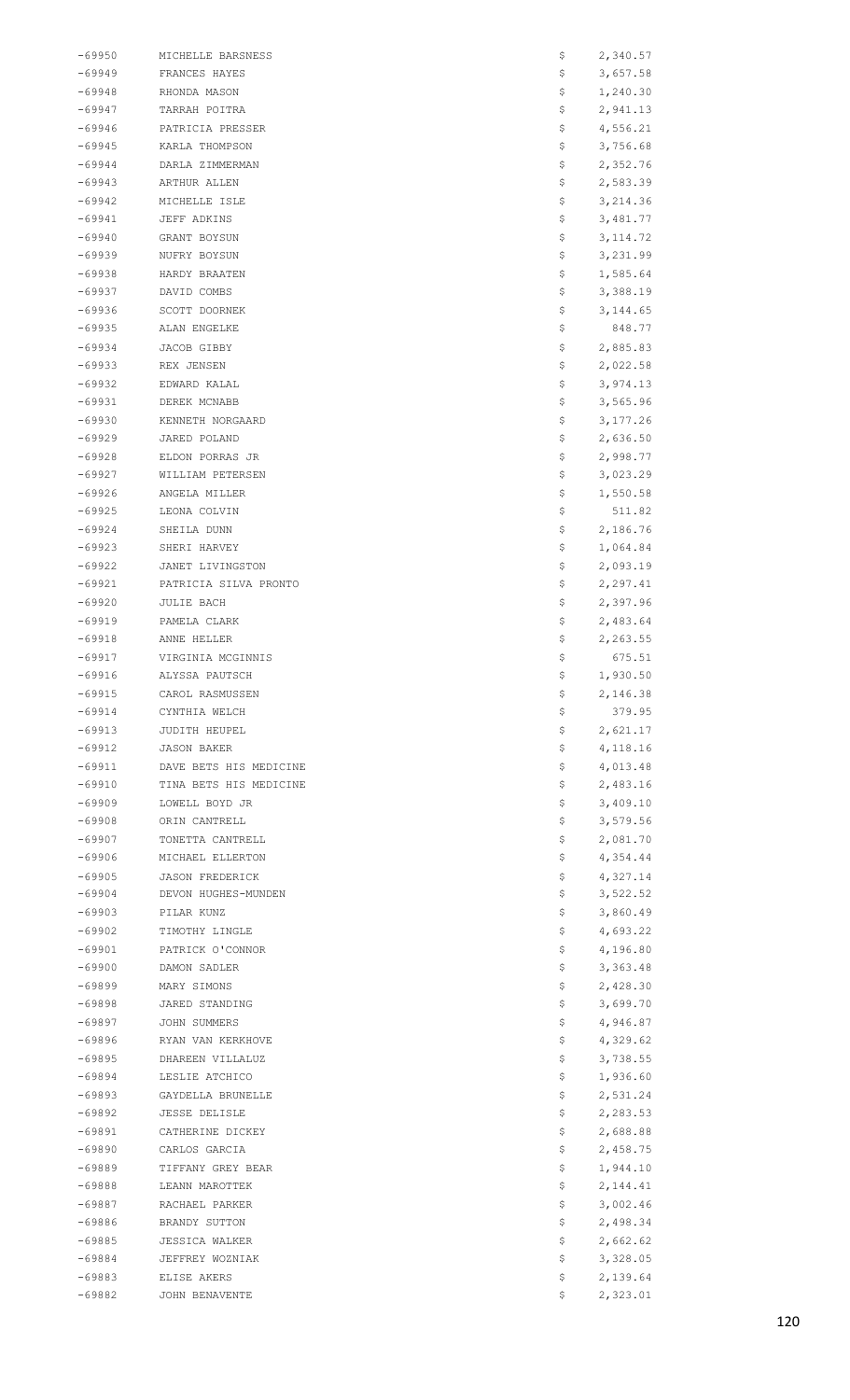| -69881   | TROY BLOUNT                 |                                          | \$ | 2,879.48    |
|----------|-----------------------------|------------------------------------------|----|-------------|
| $-69880$ | DEBRA COLLINS               |                                          | \$ | 2,996.27    |
| $-69879$ | AURA DELISLE                |                                          | \$ | 2,510.93    |
| $-69878$ | DENISE DREW                 |                                          | \$ | 2,856.14    |
| $-69877$ | LAKOTA FLYING HORSE         |                                          | \$ | 2,444.45    |
| -69876   | GERALD JACKSON JR           |                                          | \$ | 3,049.34    |
| $-69875$ | MORTY MANNING               |                                          | \$ | 2,192.10    |
| $-69874$ | RICHARD MCDONALD            |                                          | \$ | 2,436.59    |
| $-69873$ | JOSHUA MILLER               |                                          | \$ | 2,354.99    |
| $-69872$ | TRISTAN RANDALL             |                                          | \$ | 2,564.02    |
| $-69871$ | DIGMIE TINGLIN              |                                          | \$ | 2,462.50    |
| -69870   | SAMUEL BOYD                 |                                          | \$ | 729.36      |
| -69869   | LYLE LAMBERT                |                                          | \$ | 145.50      |
|          | Electronic                  |                                          | \$ | 317,092.07  |
| -69868   | D-SHRF                      | PUBLIC EMPLOYEES RETIREM                 | \$ | 31,704.23   |
| $-69867$ | $_{\rm{FIT}}$               | IRS/FEDERAL DEPOSIT                      | \$ | 113,169.26  |
| -69866   | P.E.R.S.                    | PUBLIC EMPLOYEES RETIREM                 | \$ | 58,887.39   |
| $-69865$ | SIT                         | STATE TREASURER                          | \$ | 20,906.00   |
| $-69864$ | HSA                         | WESTERN BANK                             | \$ | 2,230.95    |
|          | Deductions                  |                                          | \$ | 226,897.83  |
| 43757    | ANDREA HAYES                |                                          | \$ | 3,323.18    |
| 43758    | MIRACLE SPOTTED WOLF        |                                          | \$ | 2,674.24    |
| 43759    | GLORIA GIESE                |                                          | \$ | 1,233.45    |
| 43760    | KEELIA BROCK                |                                          | \$ | 2,123.18    |
| 43761    | MELVIN CLARK                |                                          | \$ | 3, 251.38   |
| 43762    | TYLER STERLING              |                                          | \$ | 2,369.19    |
|          | Non- Electronic             |                                          | \$ | 14,974.62   |
| 43763    | AFLAC                       | AFLAC                                    | \$ | 4,334.00    |
| 43764    | AFSCME<br>AFSCME            |                                          | \$ | 519.60      |
| 43765    |                             | CHILD SUPPORT CHILD SUPPORT ENFORCEMEN   | \$ | 281.66      |
| 43766    |                             | CHILD SUPPORT-S OFFICE OF CHILD SUPPORT  | \$ | 486.00      |
| 43767    | COLONIAL                    | COLONIAL LIFE & ACCIDENT                 | \$ | 2,368.02    |
| 43768    | EBMS/FLEX FEES EBMS         |                                          | \$ | 1,021.50    |
| 43769    |                             | EBMS/HEALTH INS EBMS/HEALTH INSURANCE    | \$ | 117,796.69  |
| 43770    |                             | JEFFERSON PILOT JEFFERSON PILOT FINANCIA | \$ | 582.32      |
| 43771    | NEW YORK LIFE NEW YORK LIFE |                                          | \$ | 2,103.04    |
| 43772    | PEBSCO                      | NATIONWIDE RETIREMENT SO                 | \$ | 4,141.00    |
| 43773    |                             | STUDENT LOAN-US US DEPARTMENT OF EDUCATI | \$ | 691.38      |
| 43774    |                             | UNION/DEPUTIES MONTANA TEAMSTERS/LOCAL   | \$ | 2,291.00    |
| 43775    |                             | WAGE GARN/WILMS WILLIAMS INVESTIGATIONS  | \$ | 758.57      |
|          | Deductions                  |                                          | \$ | 137, 374.78 |
|          | Electronic                  |                                          | \$ | 543,989.90  |
|          | Non-Electronic              |                                          | \$ | 152,349.40  |
|          | Total                       |                                          | Ŝ. | 696, 339.30 |

#### **TOTAL PAYROLL WITH WORKERS COMP & UNEMPLOYMENT: \$708,973.73**

| 1000 GENERAL                 |              |
|------------------------------|--------------|
| 101000 CASH/CASH EQUIVALENTS | \$78,365.13  |
| 2110 ROAD FUND               |              |
| 101000 CASH/CASH EQUIVALENTS | \$102,797.26 |
| 2140 NOXIOUS WEED            |              |
| 101000 CASH/CASH EQUIVALENTS | \$21,205.37  |
| 2160 COUNTY FAIR FUND        |              |
| 101000 CASH/CASH EQUIVALENTS | \$1,218.56   |
| 2190 COMPREHENSIVE INSURANCE |              |
| 101000 CASH/CASH EQUIVALENTS | \$3,092.00   |
| 2200 MOSOUITO CONTROL        |              |
| 101000 CASH/CASH EQUIVALENTS | \$1,500.00   |
| 2220 LIBRARY                 |              |
| 101000 CASH/CASH EQUIVALENTS | \$6,584.93   |
| 2280 SENIOR CITIZENS         |              |
| 101000 CASH/CASH EQUIVALENTS | \$8,081.35   |
| 2290 EXTENSION SERVICE       |              |
| 101000 CASH/CASH EQUIVALENTS | \$6,676.36   |
| 2300 PUBLIC SAFETY           |              |
| 101000 CASH/CASH EQUIVALENTS | \$36,867.48  |
| 2360 ROOSEVELT CO MUSEUM     |              |
| 101000 CASH/CASH EQUIVALENTS | \$613.13     |
| 2460 MCCABE SPECIAL          |              |
| 101000 CASH/CASH EQUIVALENTS | \$17.26      |
| 2795 COMMUNITY OF BROCKTON   |              |
| 101000 CASH/CASH EQUIVALENTS | \$383.26     |
| 2800 ALCOHOL & DRUG ABUSE    |              |
| 101000 CASH/CASH EQUIVALENTS | \$5,686.00   |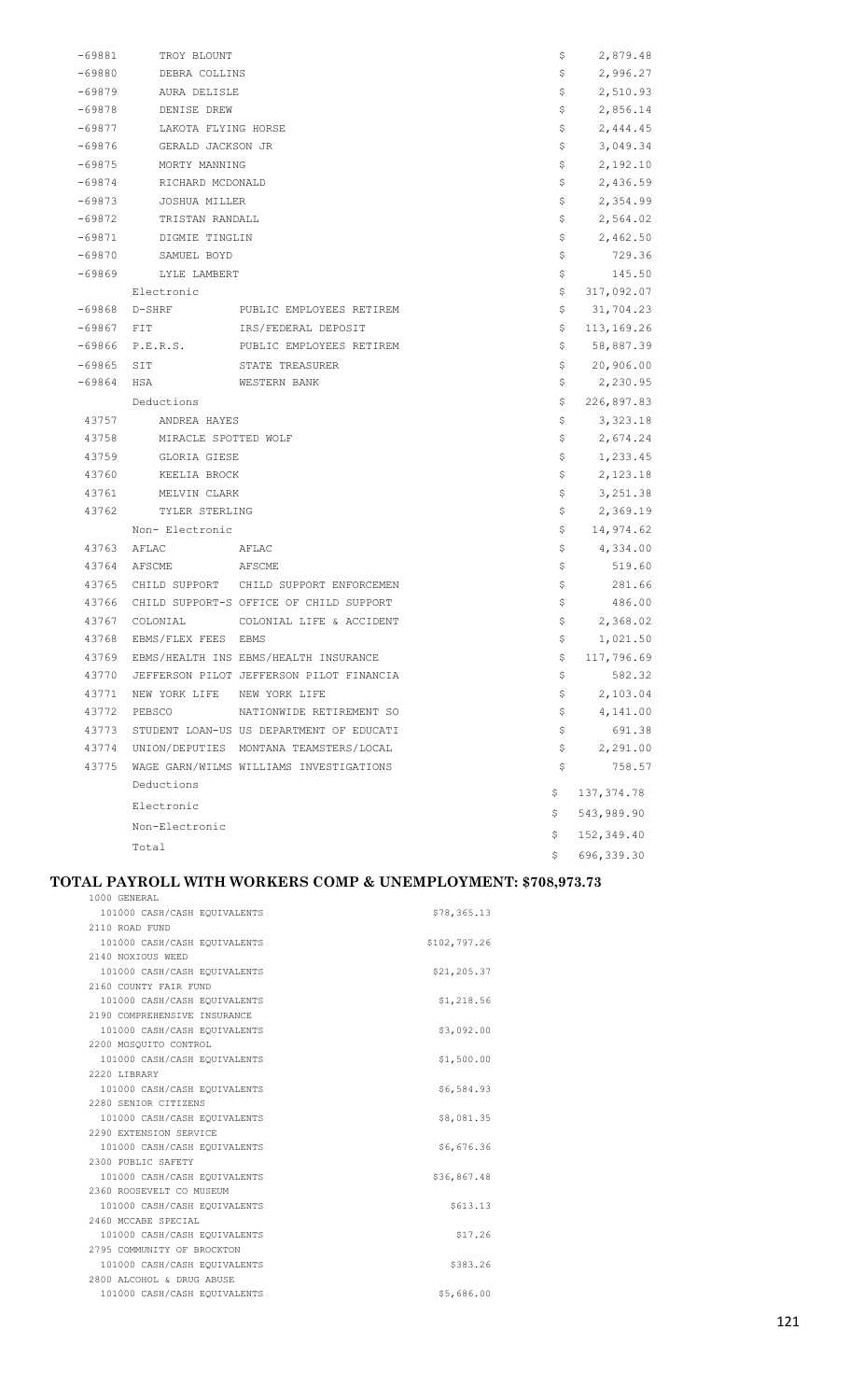| 2850 911 EMERGENCY                     |             |
|----------------------------------------|-------------|
| 101000 CASH/CASH EQUIVALENTS           | \$28,461.56 |
| 2979 CFDC-BIOTERRORISM GRANT           |             |
| 101000 CASH/CASH EQUIVALENTS           | \$226.43    |
| 4030 PUBLIC SAFETY CAPITAL IMPROVEMENT |             |
| 101000 CASH/CASH EQUIVALENTS           | \$5,157.50  |
| 5210 WATER OPERAT-BROCKTON             |             |
| 101000 CASH/CASH EQUIVALENTS           | \$422.46    |
| 5310 SEWER OPERAT-BROCKTON             |             |
| 101000 CASH/CASH EQUIVALENTS           | \$333.78    |
| 5410 SOLID WASTE OPER-BROCKTON         |             |
| 101000 CASH/CASH EQUIVALENTS           | \$4,910.88  |
| 7200 RURAL FIRE DISTRICT 64            |             |
| 101000 CASH/CASH EQUIVALENTS           | \$20,312.30 |
| 7380 WOLF POINT TV                     |             |
| 101000 CASH/CASH EQUIVALENTS           | \$725.24    |
| 7385 POPLAR TV                         |             |
| 101000 CASH/CASH EQUIVALENTS           | \$349.55    |
|                                        |             |

Total: \$333,987.79

#### **TOTAL CLAIMS AND PAYROLL FOR JANUARY, 2020: \$1,042,961.52**

#### **ABATEMENTS APPROVED: 5607-5609**

**FEES RECEIVED:** The following fees for the month of January were received from various offices:

| Clerk and Recorder      | \$5,533.00 |
|-------------------------|------------|
| JP Wolf Point           | \$840.00   |
| JP Culbertson           | \$8,082.00 |
| Clerk of District Court | \$6,420.22 |
| Sheriff                 | \$880.00   |

**INVESTMENT INTEREST:** County Treasurer Betty Romo reported the County had received investment interest for the month of January from the following:

| Opportunity Bank checking Interest       | \$677.51    |
|------------------------------------------|-------------|
| <b>Opportunity Bank Savings Interest</b> | \$          |
| <b>Opportunity Bank STIP Interest</b>    | \$29,730.73 |
| <b>Opportunity Bank Money Market</b>     | \$          |
| First Community Bank interest Wolf Point | \$680.00    |
| Independence Bank Savings Interest       |             |

**DEPOSITS:** The following listed checks were deposited with the County Treasurer \$264,140.12- Oil Royalties from Kraken Oil to General Fund \$631.37- Oil Royalties from Poplar Resource to General Fund \$2,898.63- Interest on CUSIP # 140420TX8 to General Fund \$18,374.65- Oil Royalties from Oasis to General Fund \$564.11- Oil Royalties from Foundation to General Fund \$8,565.82- FY 20 County Fuel Tax to Gasoline Tax Fund \$101.88- FY 20 County Fuel Tax to Road Fund \$1,813.67- Oil Royalties from EOG to General Fund \$1,298.98- Oil Royalties from White Rock to General Fund \$5,143.00- Income Tax Return Mineral Royalty from State of Montana to General Fund \$53.88- Oil Royalties from Slawson Exploration to General Fund \$678.23- Oil Royalties from Citation to General Fund \$644.46- Oil Royalties from Darrah to General Fund \$2,091.80- Oil Royalties from Equinor to General Fund \$1,249.18- Reimbursement from City of Wolf Point for JP Secretary to General Fund \$400.00- Tower Rent from Highway Patrol to General Fund